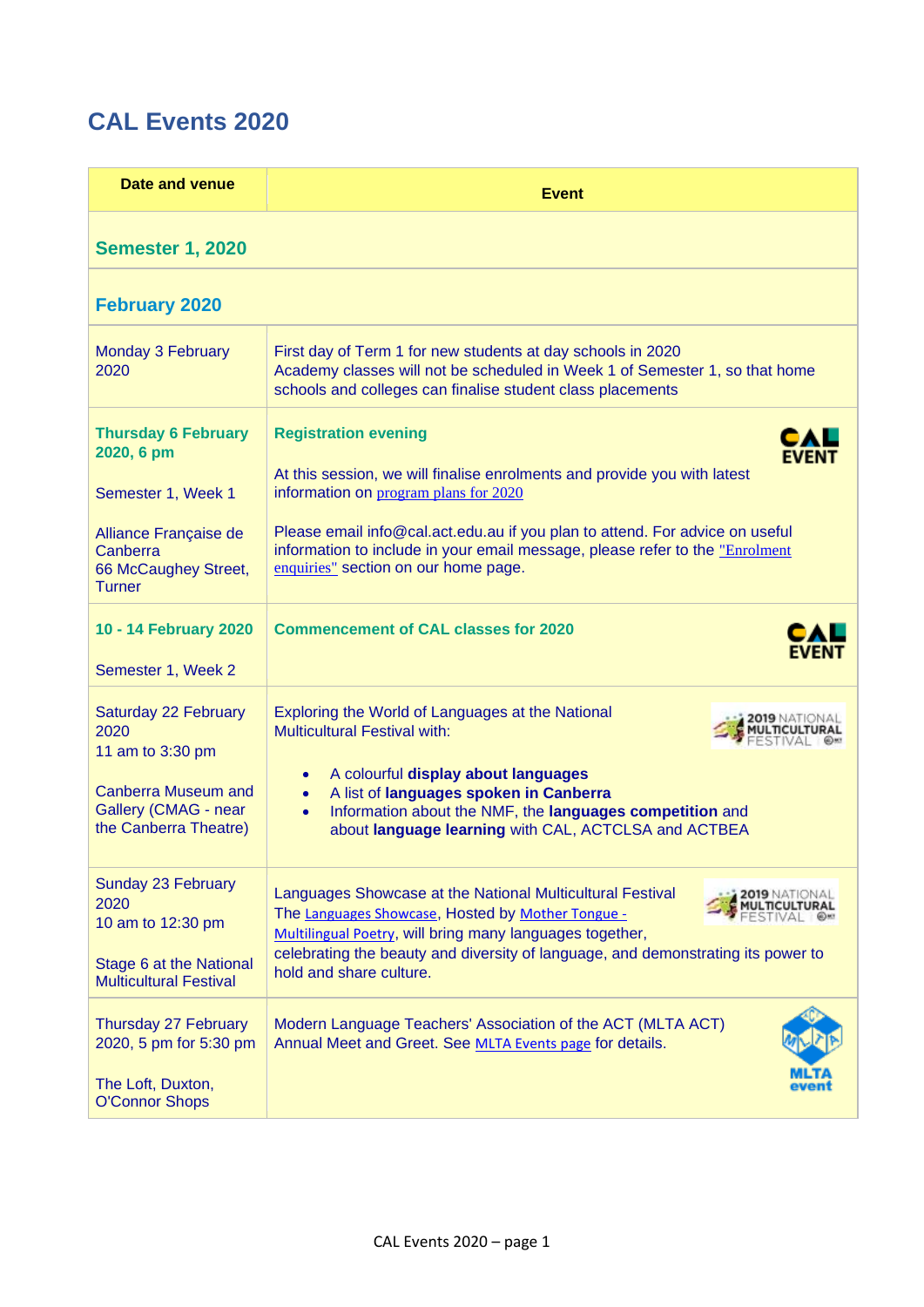| <b>March 2020</b>                                                                                   |                                                                                                                                                                                                                                                                                                                                                             |  |
|-----------------------------------------------------------------------------------------------------|-------------------------------------------------------------------------------------------------------------------------------------------------------------------------------------------------------------------------------------------------------------------------------------------------------------------------------------------------------------|--|
| Tuesday 3 March 2020<br><b>St Edmunds College</b>                                                   | ACT BSSS Moderation Day 1, 2020<br>Languages                                                                                                                                                                                                                                                                                                                |  |
|                                                                                                     |                                                                                                                                                                                                                                                                                                                                                             |  |
| 9-13 March 2020                                                                                     | CAL Languages 2020-S1 AT1                                                                                                                                                                                                                                                                                                                                   |  |
| Semester 1, Week 6                                                                                  | <b>CAL 2020 Semester 1 Assessment Task 1</b><br>Listening                                                                                                                                                                                                                                                                                                   |  |
| Thursday 12 March<br>2018                                                                           | Alliance Française French Film Festival -<br>reach film<br>Canberra season runs from 12 March to 8 April at Palace<br>Electric Cinemas, Nishi Building, New Acton                                                                                                                                                                                           |  |
| Palace Electric Cinema,<br>Nishi Building, Acton<br><b>ACT</b>                                      | PALACE CINEMAS                                                                                                                                                                                                                                                                                                                                              |  |
| 23 - 27 March 2020                                                                                  | CAL Languages 2020-S1 AT2                                                                                                                                                                                                                                                                                                                                   |  |
| Semester 1, Week 8                                                                                  | CAL 2020 Semester 1 Assessment Task 2<br>Reading                                                                                                                                                                                                                                                                                                            |  |
| <b>April 2020</b>                                                                                   |                                                                                                                                                                                                                                                                                                                                                             |  |
| <b>Thursday 2 April</b><br>2020, 6 pm                                                               | Information evening about CAL programs for Term 2 of 2020 and<br>programs for 2021.<br><b>EVENT</b>                                                                                                                                                                                                                                                         |  |
| The venue was<br>formerly to be AF                                                                  | To join the meeting, please follow this Zoom link                                                                                                                                                                                                                                                                                                           |  |
| Canberra. Based on<br>COVID-19 advice, this                                                         | Meeting ID: 278 210 902<br>Password: 860286                                                                                                                                                                                                                                                                                                                 |  |
| event is now to be held<br>as an online                                                             |                                                                                                                                                                                                                                                                                                                                                             |  |
| teleconference/webinar.<br>Please monitor this                                                      | Information and advice on learning languages in Years 11-12<br>$\bullet$<br>Receiving credit for your languages studies towards the ACT Senior<br>$\bullet$                                                                                                                                                                                                 |  |
| page for details. Same<br>time and date.                                                            | Secondary Certificate and towards the ATAR, and<br>Programs offered in Continuing and Advanced Languages. We have<br>$\bullet$<br>courses in Continuing and Advanced French, German, Spanish and Tamil<br>in 2020. We may also run programs for Indonesian, Italian, Japanese and<br>Korean in 2021 if there are sufficient numbers of students interested. |  |
| Thursday 9 April 2020                                                                               | Last day of Term 1 in 2020                                                                                                                                                                                                                                                                                                                                  |  |
| <b>Wednesday 22 April</b><br>2020<br>Palace Electric Cinema,<br>Nishi Building, Acton<br><b>ACT</b> | Commencement of the Spanish Film Festival<br>PALACE CINEMAS<br>The Canberra season of the Spanish Film Festival runs<br>from 22 April to 10 May 2020                                                                                                                                                                                                        |  |
| Monday 27 April 2020                                                                                | First day of Term 2 in 2020                                                                                                                                                                                                                                                                                                                                 |  |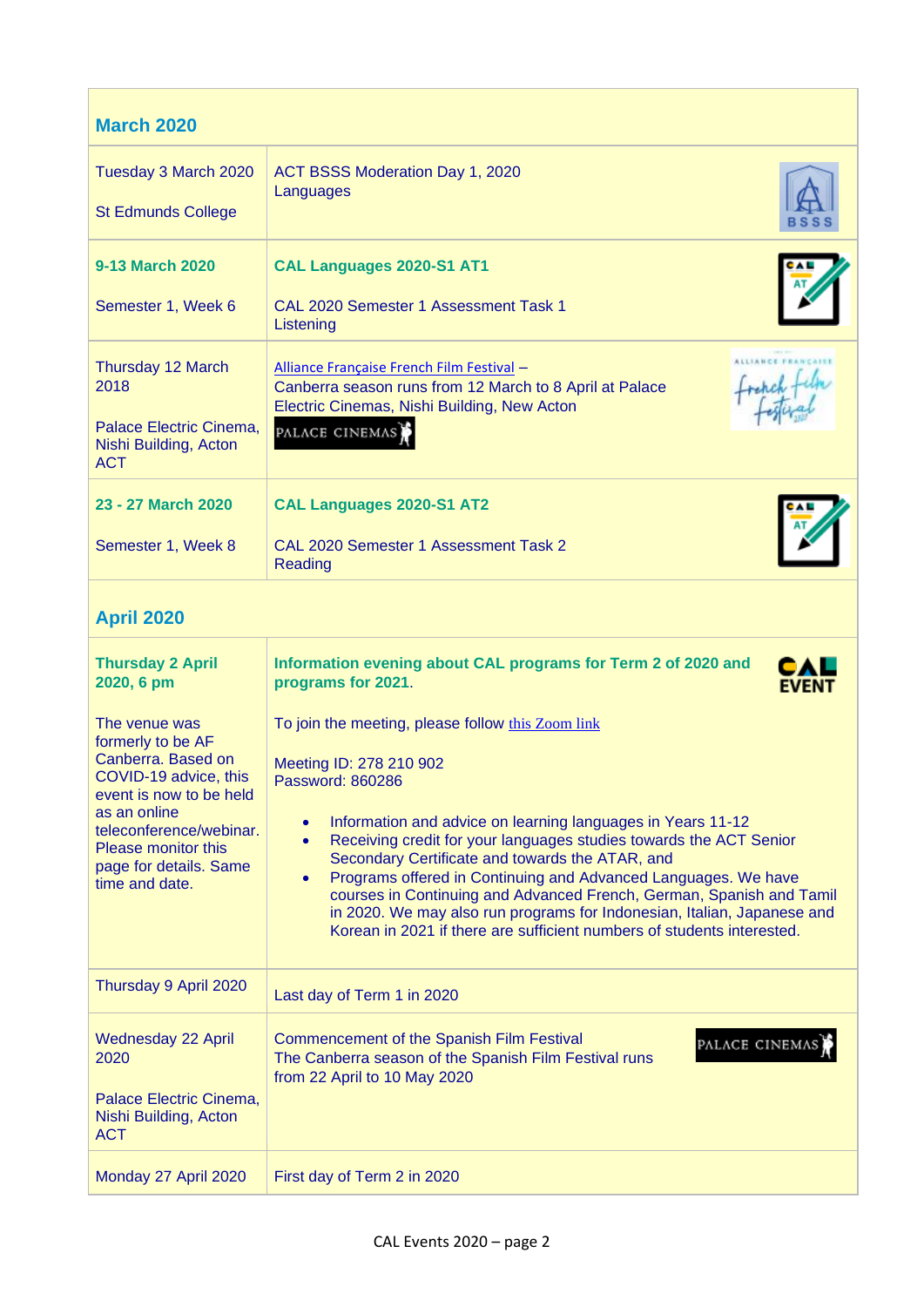| <b>May 2020</b>                                                                                                                                     |                                                                                                                                                                                                                                                                 |
|-----------------------------------------------------------------------------------------------------------------------------------------------------|-----------------------------------------------------------------------------------------------------------------------------------------------------------------------------------------------------------------------------------------------------------------|
| Was Saturday 2 May<br>2020<br><b>Hedley Beare Centre</b><br>for Teaching and<br>Learning (HBCTL)<br>51 Fremantle Drive,<br><b>Stirling</b>          | This workshop with Dr Gianfranco Conti has been postponed, pending<br>further advice on COVID-18. Please monitor MLTA website for updates.<br>Organised by Modern Language Teachers' Association of the ACT.                                                    |
| <b>Monday 4 May 2020</b><br>Online teleconferences<br>- please note the<br>change of date<br>5:30 pm to 7:30 pm or<br>other times by<br>arrangement | <b>CAL Parent-Teacher-Student meetings to review Q1</b><br><b>EVENT</b><br>We will send you a link for you to book a time. After you do that, your<br>class teacher will send you an invitation for your online meeting, which will be held<br>via Google Meet. |
| 25-29 May 2020<br>Semester 1, Week 15                                                                                                               | CAL Languages 2020-S1 AT3<br>CAL 2020 Semester 1 Assessment Task 3<br><b>Speaking</b>                                                                                                                                                                           |
| Wednesday 27 May<br>2020<br>Palace Electric Cinema,<br>Nishi Building, Acton<br><b>ACT</b>                                                          | <b>Commencement of the German Film Festival</b><br>PALACE CINEMAS<br>The Canberra season of the German Film Festival runs from<br>22 April to 10 May 2020                                                                                                       |
| Thursday 28 May 2020,<br>4:30 pm<br>Teleconference via<br><b>Google Meet</b>                                                                        | <b>MLTA ACT Annual General Meeting</b><br>Details at MLTA website.<br><b>MLT</b><br>event                                                                                                                                                                       |
| <b>June 2020</b>                                                                                                                                    |                                                                                                                                                                                                                                                                 |

| 8 - 12 June 2020<br>Semester 1, Week 17                | CAL Languages 2020-S1 AT4<br>CAL 2020 Semester 1 Assessment Task 4<br><b>Writing</b> |  |
|--------------------------------------------------------|--------------------------------------------------------------------------------------|--|
| 15-19 June 2020<br>Semester 1, Week 18                 | CAL<br><b>Final week of CAL classes for Semester 1</b><br><b>EVENT</b>               |  |
| 22 June - 3 July<br>Semester 1, Weeks 19-<br><b>20</b> | Finalisation of results, data entry, reporting, moderation, curriculum planning      |  |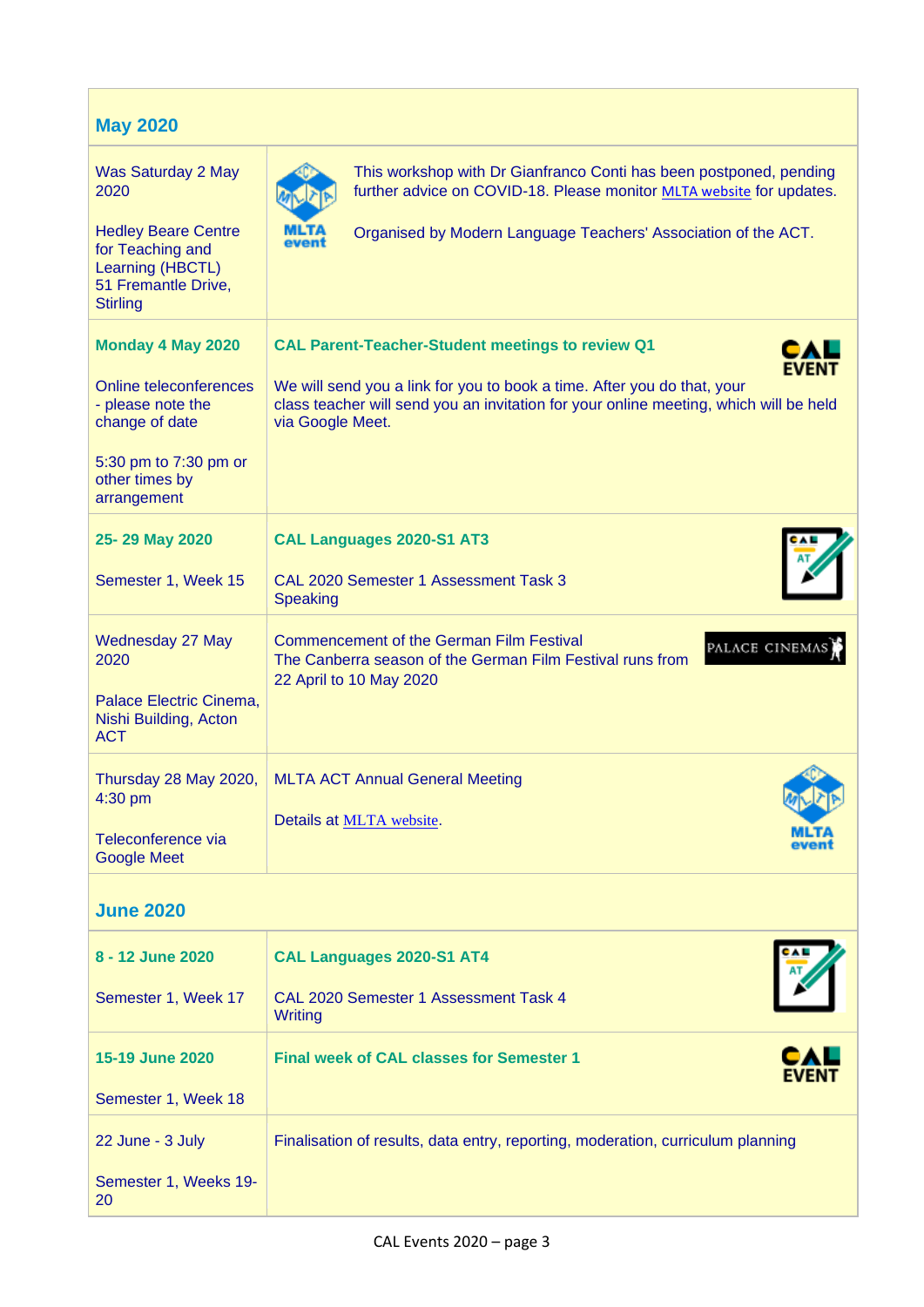| <b>July 2020</b>                                                                              |                                                                                                                                                                                                     |  |
|-----------------------------------------------------------------------------------------------|-----------------------------------------------------------------------------------------------------------------------------------------------------------------------------------------------------|--|
| Friday 3 July 2020                                                                            | Last day of Term 2 in 2020                                                                                                                                                                          |  |
| <b>Semester 2, 2020</b>                                                                       |                                                                                                                                                                                                     |  |
| <b>July 2020</b>                                                                              |                                                                                                                                                                                                     |  |
| Monday 20 July 2020                                                                           | First day of Term 3 in 2020                                                                                                                                                                         |  |
| 20 - 24 July 2020<br>Semester 2, Week 1                                                       | <b>Commencement of CAL classes for Semester 2 of 2020</b>                                                                                                                                           |  |
| Monday 27 July 2020<br>6:30 pm for 7:00 pm<br><b>AEST start</b><br>Via Zoom<br>teleconference | Mother Tongue Multilingual Poetry evening<br>Visit MTMLP's Facebook page for details.                                                                                                               |  |
| <b>August 2020</b>                                                                            |                                                                                                                                                                                                     |  |
| Saturday 15 August<br>2020, 9 am to 11:30 am<br>Zoom teleconference                           | <b>MLTA Mini-Conference</b><br>For details, see MLTA ACT News page and Events page.                                                                                                                 |  |
| Monday 17 August<br>2020<br>10 am to 3:30 pm via<br>teleconference                            | <b>ANGLS Conference 2020</b>                                                                                                                                                                        |  |
| <b>Darwin</b>                                                                                 |                                                                                                                                                                                                     |  |
| Thursday 20 August<br>2020<br>Online                                                          | ACT BSSS Moderation Day 2, 2020<br>Languages                                                                                                                                                        |  |
| 24-28 August 2020                                                                             | CAL Languages 2020-S2 AT1                                                                                                                                                                           |  |
| Semester 2, Week 6                                                                            | CAL 2020 Semester 2 Assessment Task 1<br><b>Enquiry-based</b><br>Listening                                                                                                                          |  |
| Monday 31 August<br>2020, 4:15 pm to 5:15<br>pm<br>Zoom teleconference                        | <b>ANU Language Teaching Forum</b><br>McComas Taylor will present "The high-wire act: How not to<br>balance on-campus and online teaching,"<br>a highly relevant topic considering our Covid-times. |  |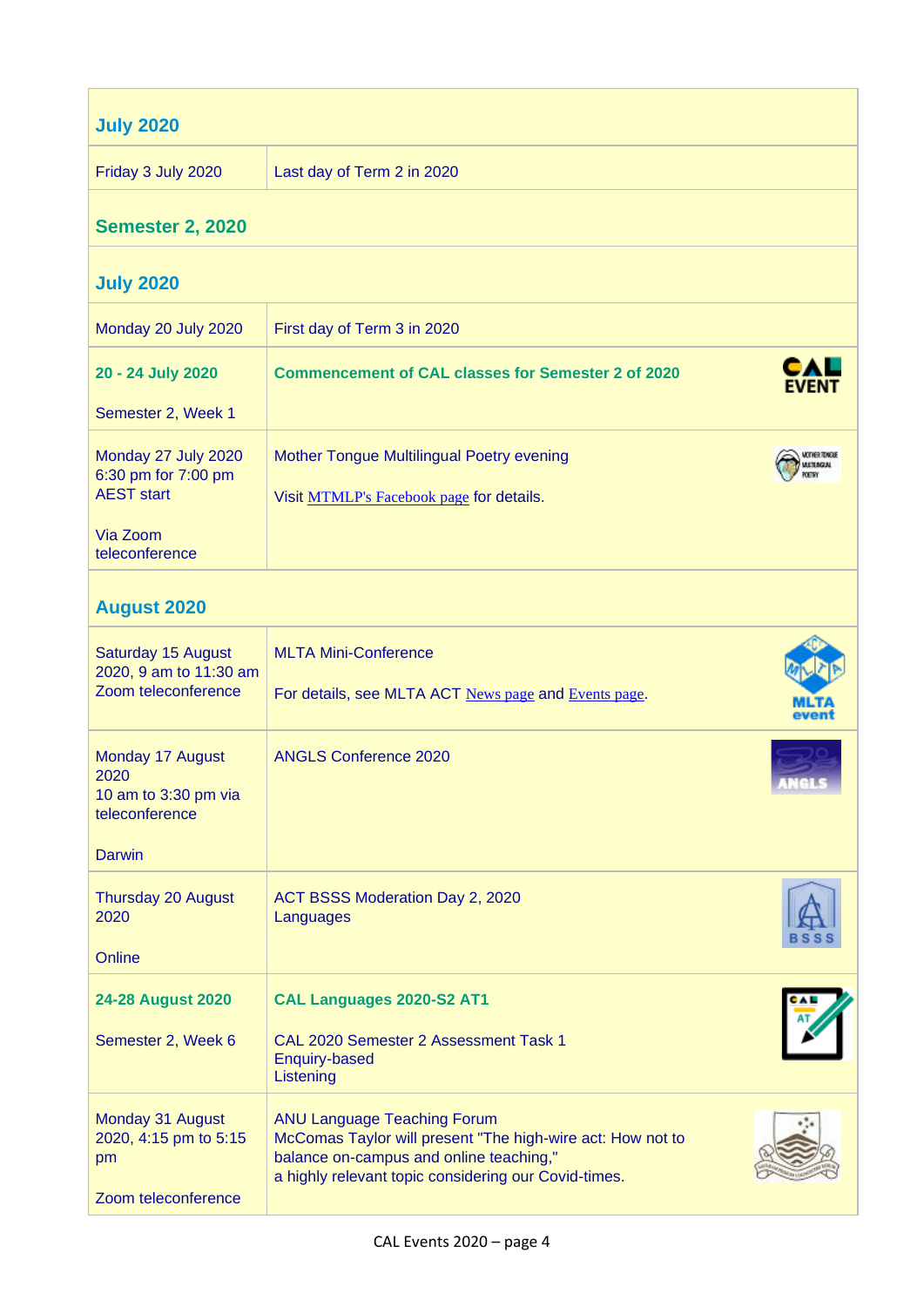|                                                                                                                         | https://anu.zoom.us/j/99619277895?pwd=b2tFTkhpckRTTHZUS2EzbjUzZFBMZz09                                                                                                                                                                                                                                   |
|-------------------------------------------------------------------------------------------------------------------------|----------------------------------------------------------------------------------------------------------------------------------------------------------------------------------------------------------------------------------------------------------------------------------------------------------|
| <b>September 2020</b>                                                                                                   |                                                                                                                                                                                                                                                                                                          |
| <b>7-11 September 2020</b>                                                                                              | CAL German 2020-S2 AT2                                                                                                                                                                                                                                                                                   |
| Semester 2, Week 8                                                                                                      | CAL 2020 Semester 2 Assessment Task 2<br><b>Test conditions</b><br>Reading                                                                                                                                                                                                                               |
| <b>14-18 September 2020</b>                                                                                             | CAL French, Spanish, Tamil 2020-S2 AT2                                                                                                                                                                                                                                                                   |
| Semester 2, Week 9<br>(updated)                                                                                         | CAL 2020 Semester 2 Assessment Task 2<br><b>Test conditions</b><br>Reading                                                                                                                                                                                                                               |
| Thursday 24<br>September 2020, 6 pm                                                                                     | Information Evening about CAL programs for 2021<br><b>EVEN</b><br>Information and advice on learning languages in Years 11-12<br>$\bullet$                                                                                                                                                               |
| Teleconference via<br><b>Google Meet</b>                                                                                | Receiving credit for your languages studies towards the ACT Senior<br>$\bullet$<br>Secondary Certificate and towards the ATAR, and                                                                                                                                                                       |
| If you would like to<br>receive the link for the<br>online meeting, please<br>send us a note<br>to info@cal.act.edu.au. | Programs offered in Continuing and Advanced Languages. We have<br>$\bullet$<br>courses in Continuing and Advanced French, German, Spanish and Tamil<br>in 2020. We may also run programs for Indonesian, Italian, Japanese and<br>Korean in 2021 if there are sufficient numbers of students interested. |
| Friday 25 September<br>2020                                                                                             | Last day of Term 3 in 2020                                                                                                                                                                                                                                                                               |
| Sunday 27 September<br>2020                                                                                             | Mother Tongue Multilingual Poetry evening<br><b>METERGENI</b>                                                                                                                                                                                                                                            |
| 2 pm to 4 pm AEST                                                                                                       | Visit MTMLP's Facebook page for details.                                                                                                                                                                                                                                                                 |
| Via Zoom<br>teleconference and at<br><b>Griffin Centre</b>                                                              |                                                                                                                                                                                                                                                                                                          |
| <b>October 2020</b>                                                                                                     |                                                                                                                                                                                                                                                                                                          |
| Monday 12 October<br>2020                                                                                               | First day of Term 4 in 2020                                                                                                                                                                                                                                                                              |
| Monday 19 October<br>2020                                                                                               | Mother Tongue Multilingual Poetry event<br>MOTHER TONGUE                                                                                                                                                                                                                                                 |
|                                                                                                                         | Visit MTMLP's Facebook page for details.                                                                                                                                                                                                                                                                 |

Via Zoom teleconference Watch MTMLP Facebook page for

updates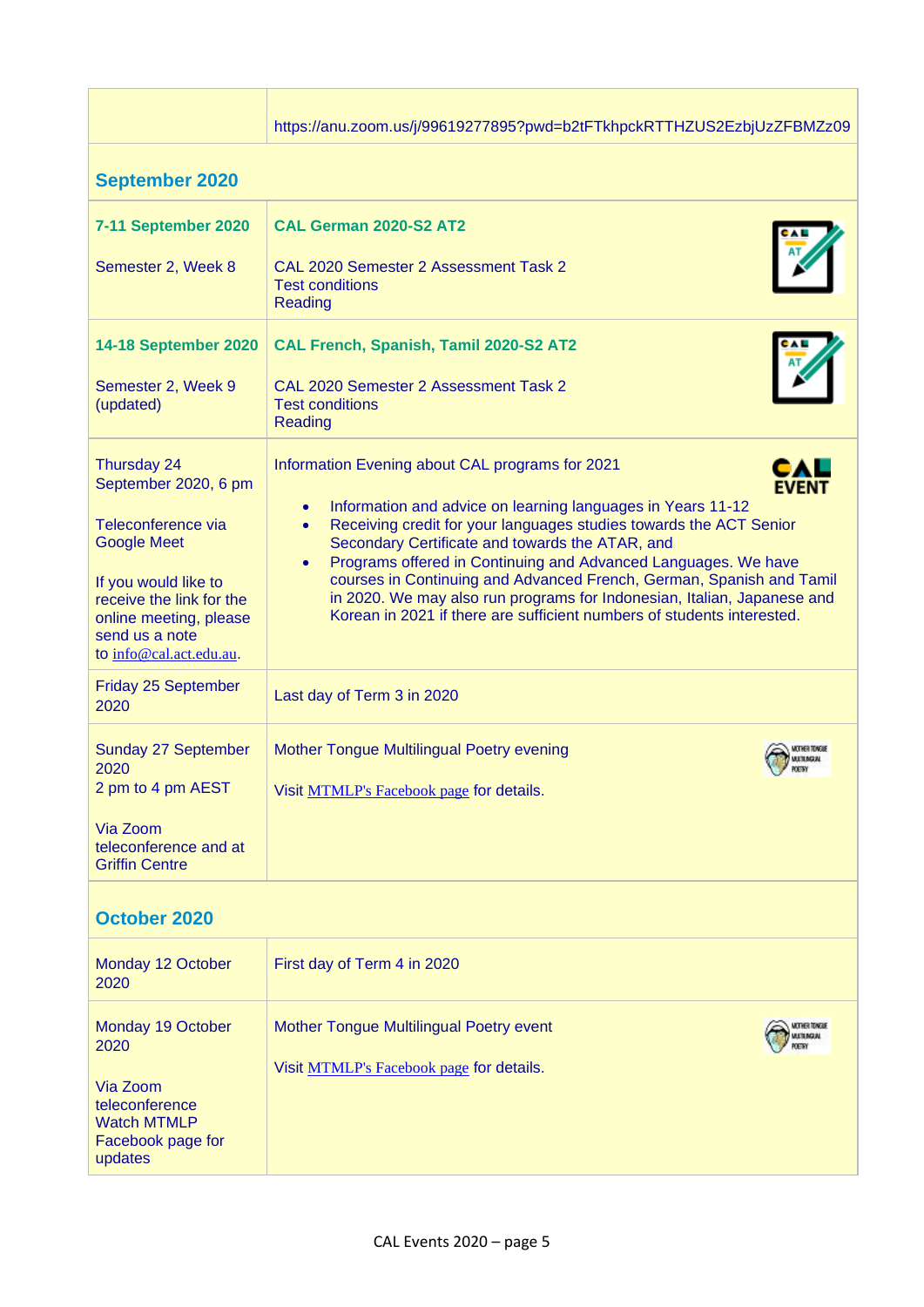| <b>Tuesday 20 October</b><br>2020<br><b>Online teleconferences</b><br>5:30 pm to 7:30 pm or<br>other times by<br>arrangement<br>26-30 October 2020 | <b>CAL Parent-Teacher-Student meetings to review Q3</b><br>FVFNT<br>We will send you a link for you to book a time. After you do that, your<br>class teacher will send you an invitation for your online meeting, which will be held<br>via Google Meet.<br>CAL Languages 2020-S2 AT3 |  |
|----------------------------------------------------------------------------------------------------------------------------------------------------|---------------------------------------------------------------------------------------------------------------------------------------------------------------------------------------------------------------------------------------------------------------------------------------|--|
| Semester 2, Week 13<br>(updated)                                                                                                                   | CAL 2020 Semester 3 Assessment Task 3<br><b>Enquiry-based</b><br><b>Speaking</b>                                                                                                                                                                                                      |  |
| <b>November 2020</b>                                                                                                                               |                                                                                                                                                                                                                                                                                       |  |
| <b>Friday 6 November</b><br>2020, 4:15 pm to 5:15<br>pm<br>Zoom teleconference                                                                     | <b>ANU Language Teaching Forum</b><br>Leslie Barnes and Gemma King will present "Responding to Covid<br>with Peer-to-peer Learning: A Model from Intermediate French"<br>Follow the Zoom link. Password: 887096.                                                                      |  |
| <b>9-13 November 2020</b><br>Semester 2, Week 15<br>(updated)                                                                                      | CAL Languages 2020-S2 AT4<br>CAL 2020 Semester 2 Assessment Task 4<br><b>Test conditions</b><br><b>Writing</b>                                                                                                                                                                        |  |
| Saturday 14 November<br>2020<br>11 am to 2 pm<br><b>EPIC (Exhibition Park</b><br>in Canberra)                                                      | <b>CLSA Open Day</b><br>(ACT Community Language Schools Association Open Day)<br>RSVP to actclsa@gmail.comrequested for COVID safety. Email<br>CLSA to rsvp for confirmation of your place on the guest list.<br><b>Commu</b><br>Watch CLSA website for details                       |  |
| <b>16-20 November 2020</b><br>Semester 2, Week 16                                                                                                  | CAL<br><b>Final week of CAL classes for 2020</b><br><b>EVENT</b>                                                                                                                                                                                                                      |  |
| Monday 23 November<br>2020<br><b>Watch MTMLP</b><br>Facebook page for<br>updates                                                                   | Mother Tongue Multilingual Poetry event<br>MOTHER TONGUE<br>Visit MTMLP's Facebook page for details.                                                                                                                                                                                  |  |
| 23 November 2020 - 11<br>December 2020<br>Semester 2, Weeks 17-<br>19                                                                              | Finalisation of results, data entry, reporting, moderation, curriculum planning                                                                                                                                                                                                       |  |